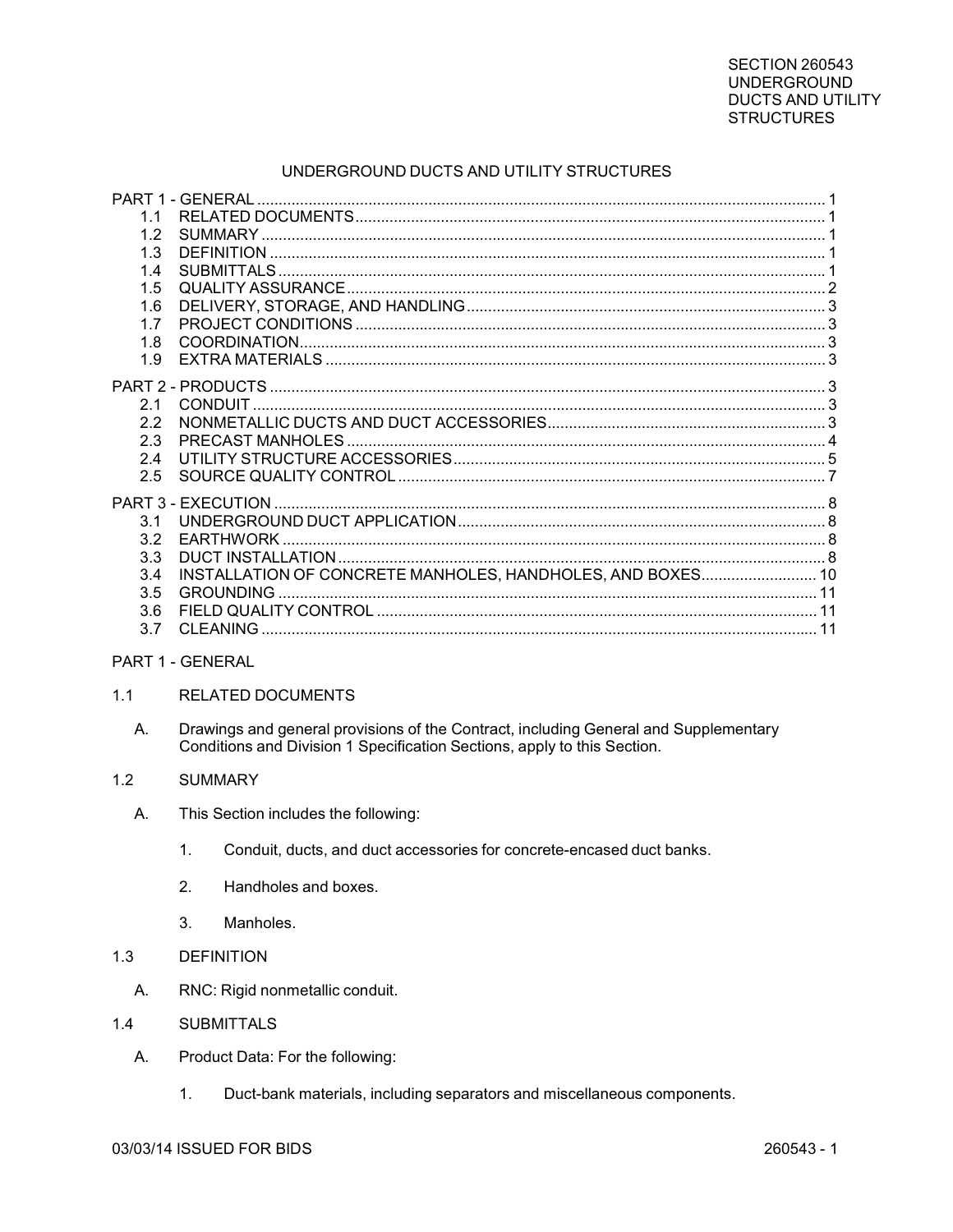- 2. Ducts and conduits and their accessories, including elbows, end bells, bends, fittings, and solvent cement.
- 3. Accessories for manholes, handholes, boxes.
- 4. Warning tape.
- 5. Warning planks.
- B. Shop Drawings for Precast or Factory-Fabricated Underground Utility Structures: Include plans, elevations, sections, details, attachments to other work, and accessories, including the following:
	- 1. Duct entry provisions, including locations and duct sizes.
	- 2. Reinforcement details.
	- 3. Frame and cover design and manhole frame support rings.
	- 4. Ladder details.
	- 5. Grounding details.
	- 6. Dimensioned locations of cable rack inserts, pulling-in and lifting irons, and sumps.
	- 7. Joint details.
- C. Shop Drawings for Factory-Fabricated Handholes and Boxes Other Than Precast Concrete: Include dimensioned plans, sections, and elevations, and fabrication and installation details, including the following:
	- 1. Duct entry provisions, including locations and duct sizes.
	- 2. Cover design.
	- 3. Grounding details.
	- 4. Dimensioned locations of cable rack inserts, and pulling-in and lifting irons.
- D. Product Certificates: For concrete and steel used in precast concrete manholes, as required by ASTM C 858.
- E. Qualification Data: For professional engineer and testing agency.
- F. Source quality-control test reports.
- G. Field quality-control test reports.
- 1.5 QUALITY ASSURANCE
	- A. Testing Agency Qualifications: Qualified according to ASTM E 329 for testing indicated.
	- B. Comply with ANSI C2.
	- C. Comply with NFPA 70.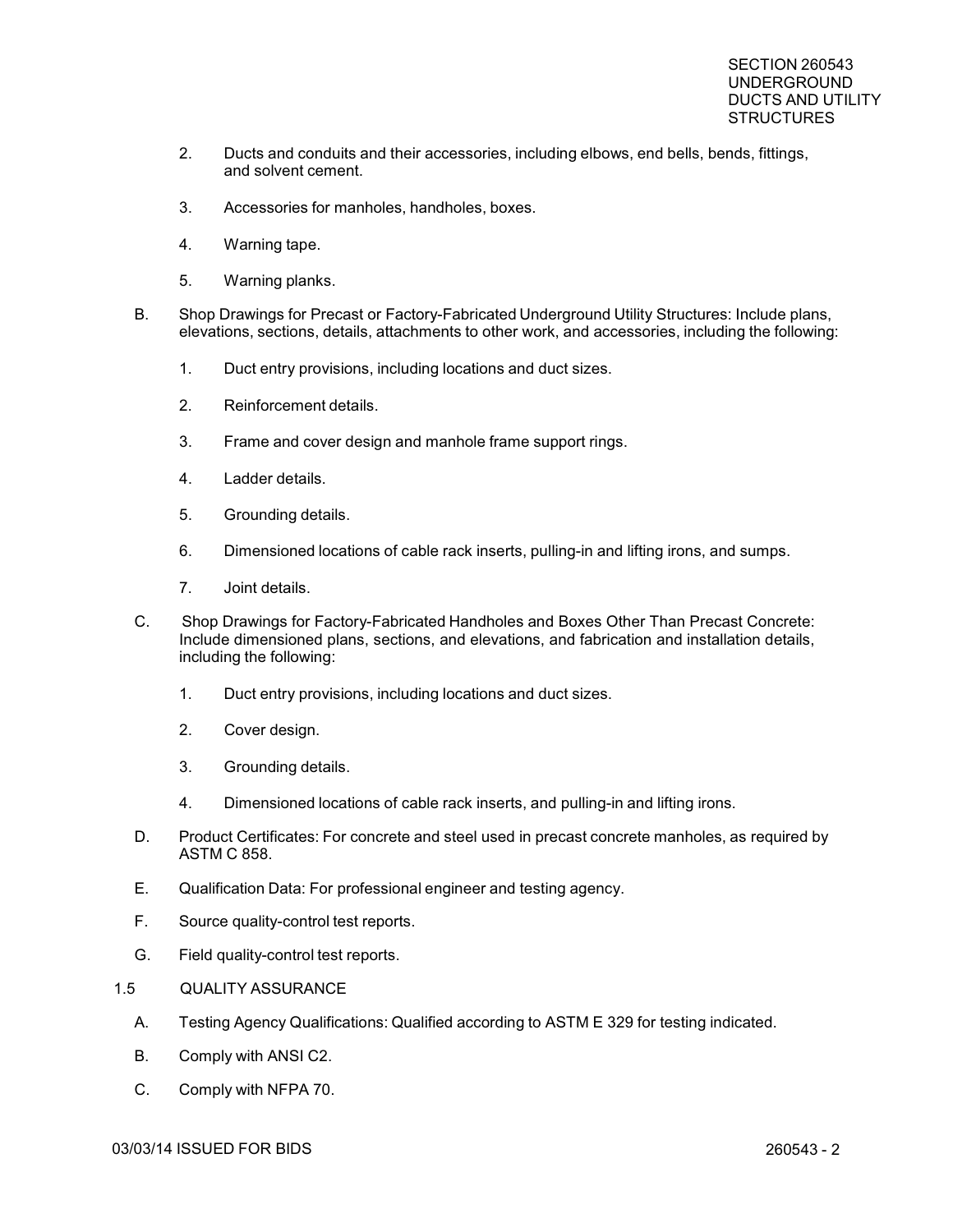### 1.6 DELIVERY, STORAGE, AND HANDLING

- A. Deliver ducts to Project site with ends capped. Store nonmetallic ducts with supports to prevent bending, warping, and deforming.
- B. Store precast concrete underground utility structures at Project site as recommended by manufacturer to prevent physical damage. Arrange so identification markings are visible.
- C. Lift and support precast concrete units only at designated lifting or supporting points.

#### 1.7 PROJECT CONDITIONS

- A. Interruption of Existing Electrical Service: Do not interrupt electrical service to facilities occupied by Owner or others unless permitted under the following conditions and then only after arranging to provide temporary electrical service according to requirements indicated:
	- 1. Notify Construction Manager no fewer than seven days in advance of proposed interruption of electrical service.
	- 2. Do not proceed with interruption of electrical service without Construction Manager's written permission.

#### 1.8 COORDINATION

- A. Coordinate layout and installation of ducts, manholes, handholes, and boxes with final arrangement of other utilities, site grading, and surface features as determined in the field.
- B. Coordinate elevations of ducts and duct-bank entrances into manholes, handholes, and boxes with final locations and profiles of ducts and duct banks as determined by coordination with other utilities, underground obstructions, and surface features. Revise locations and elevations from those indicated as required to suit field conditions and to ensure that duct runs drain to manholes and handholes, and as approved by Architect.

### 1.9 EXTRA MATERIALS

- A. Furnish extra materials described below that match products installed and that are packaged with protective covering for storage and identified with labels describing contents.
- B. Furnish cable-support stanchions, arms, insulators, and associated fasteners in quantities equal to 5 percent of quantity of each item installed.

# PART 2 - PRODUCTS

### 2.1 CONDUIT

- A. Rigid Steel Conduit: Galvanized. Comply with ANSI C80.1.
- B. RNC: NEMA TC 2, Type EPC-40-PVC, UL 651, with matching fittings by same manufacturer as the conduit, complying with NEMA TC 3 and UL 514B.

# 2.2 NONMETALLIC DUCTS AND DUCT ACCESSORIES

- A. Manufacturers: Subject to compliance with requirements, provide products by one of the following:
- B. Manufacturers: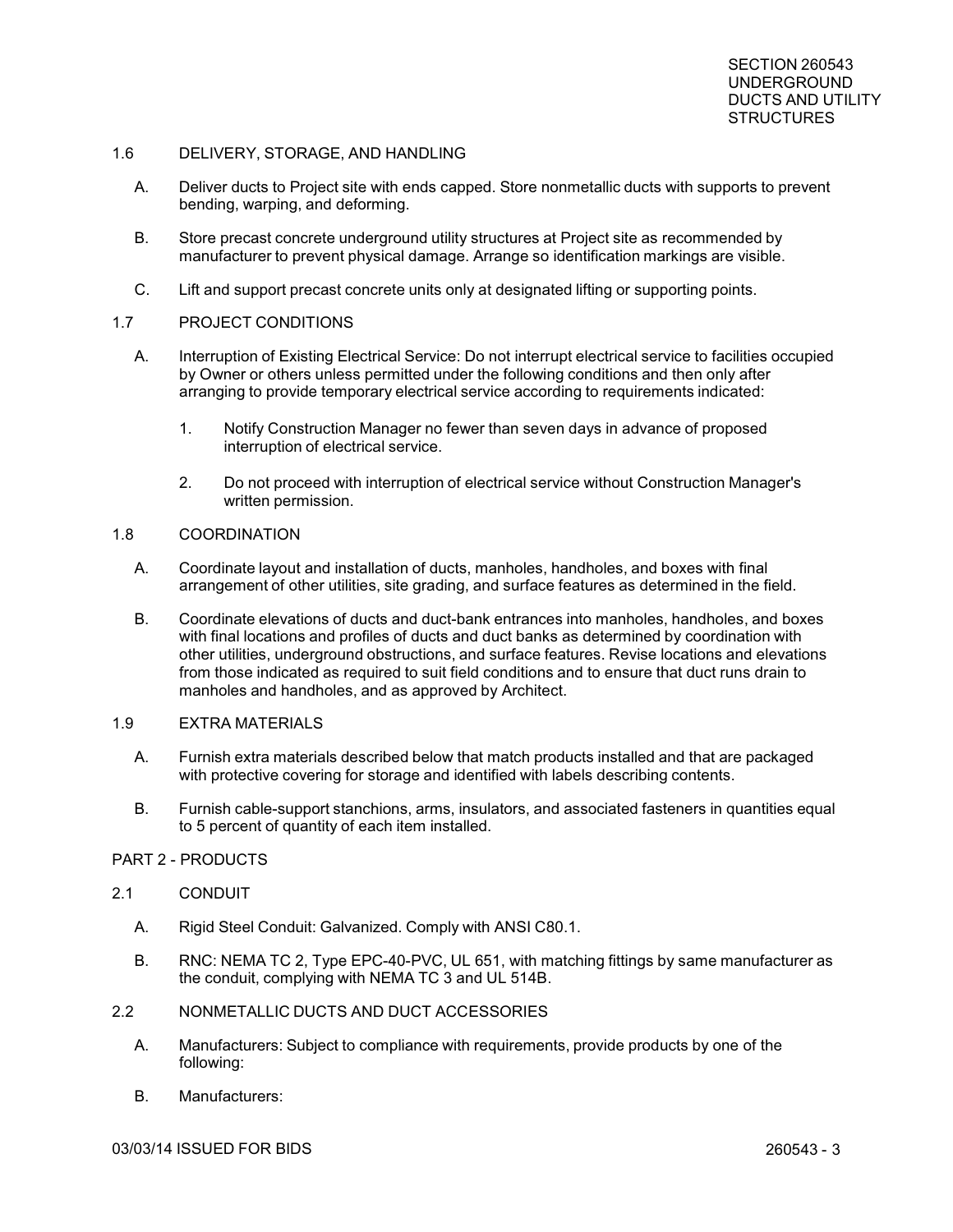- 1. ARNCO Corp.
- 2. Beck Manufacturing.
- 3. Cantex, Inc.
- 4. CertainTeed Corp.; Pipe & Plastics Group.
- 5. Condux International, Inc.
- 6. ElecSys, Inc.
- 7. Electri-Flex Company.
- 8. IPEX Inc.
- 9. Lamson & Sessions; Carlon Electrical Products.
- 10. Manhattan/CDT; a division of Cable Design Technologies.
- 11. Spiraduct/AFC Cable Systems, Inc.
- C. Underground Plastic Utilities Duct: NEMA TC 6 & 8, Type EB-20-PVC, ASTM F 512, UL 651A, with matching fittings by the same manufacturer as the duct, complying with NEMA TC 9.
- D. Underground Plastic Utilities Duct: NEMA TC 6 & 8, Type DB-60-PVC, ASTM F 512, with matching fittings by the same manufacturer as the duct, complying with NEMA TC 9.
- E. Underground Plastic Utilities Duct: UL 651, HDPE Schedule 40.
- F. Duct Accessories:
	- 1. Duct Separators: Factory-fabricated rigid PVC interlocking spacers, sized for type and sizes of ducts with which used, and selected to provide minimum duct spacings indicated while supporting ducts during concreting or backfilling.
	- 2. Warning Tape: Underground-line warning tape specified in Division 26 Section "Electrical Identification."
	- 3. Concrete Warning Planks: Nominal 12 by 24 by 3 inches in size, manufactured from 6000-psi concrete.
		- a. Color: Red dye added to concrete during batching.
		- b. Mark each plank with "ELECTRIC" in 2-inch- high, 3/8-inch- deep letters.

#### 2.3 PRECAST MANHOLES

- A. Manufacturers: Subject to compliance with requirements, provide products by one of the following:
	- 1. Advance Concrete Products.
	- 2. Carder Concrete Products.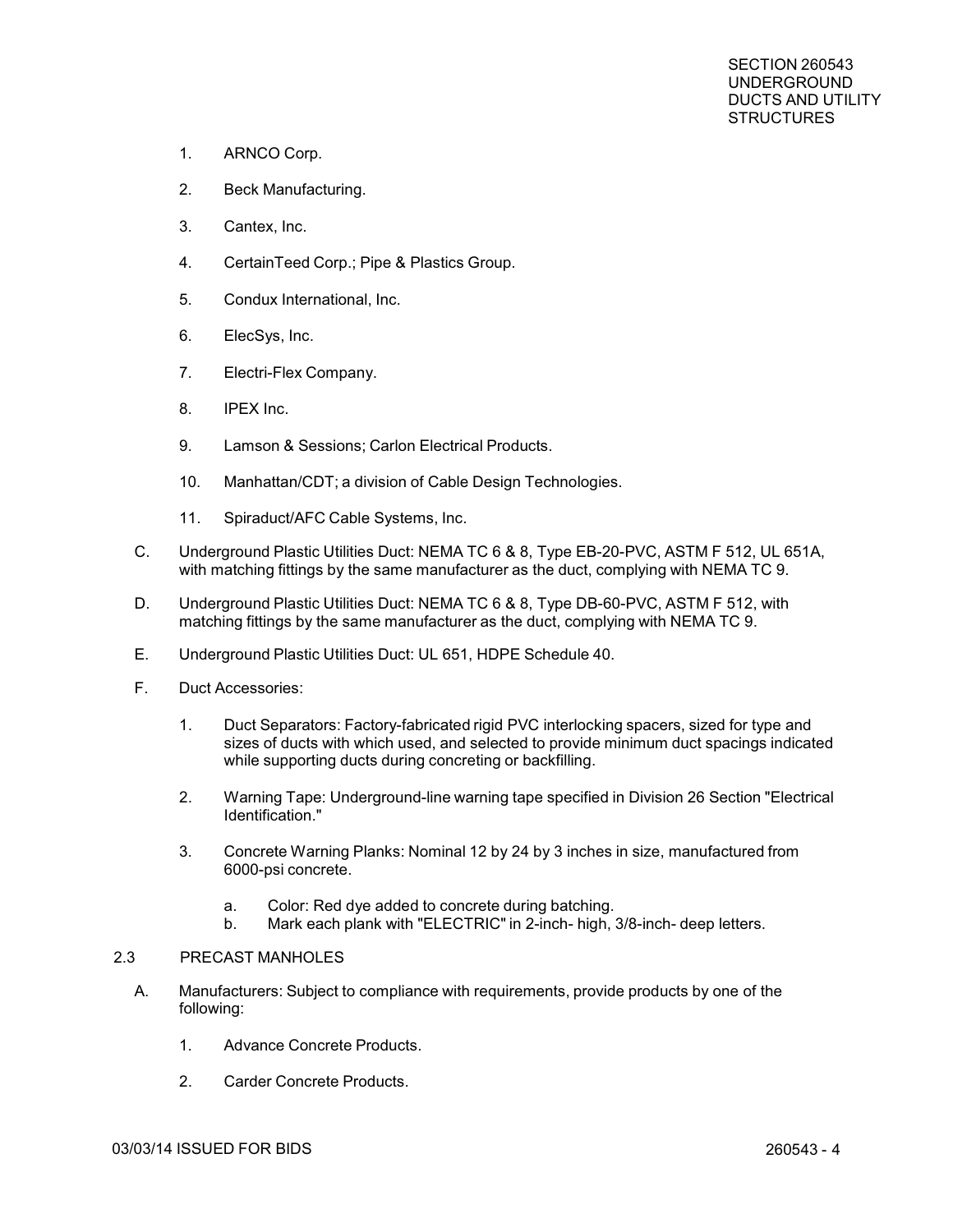- 3. Christy Concrete Products.
- 4. Elmhurst-Chicago Stone Co.
- 5. Oldcastle Precast Group.
- 6. Riverton Concrete Products; a division of Cretex Companies, Inc.
- 7. Utility Concrete Products, LLC.
- 8. Utility Vault Co.
- 9. Wausau Tile, Inc.
- B. Comply with ASTM C 858 and with interlocking mating sections, complete with accessories, hardware, and features.
	- 1. Duct Entrances in Manhole Walls: Cast end-bell or duct-terminating fitting in wall for each entering duct.
		- a. Type and size shall match fittings to duct or conduit to be terminated.
		- b. Fittings shall align with elevations of approaching ducts and be located near interior corners of manholes to facilitate racking of cable.
- C. Concrete Knockout Panels: 1-1/2 to 2 inches thick, for future conduit entrance and sleeve for ground rod.
- D. Joint Sealant: Asphaltic-butyl material with adhesion, cohesion, flexibility, and durability properties necessary to withstand maximum hydrostatic pressures at the installation location with the ground-water level at grade.
- 2.4 UTILITY STRUCTURE ACCESSORIES
	- A. Manufacturers: Subject to compliance with requirements, provide products by one of the following:
		- 1. Bilco Company (The).
		- 2. Campbell Foundry Company.
		- 3. Carder Concrete Products.
		- 4. Christy Concrete Products.
		- 5. East Jordan Iron Works, Inc.
		- 6. Elmhurst-Chicago Stone Co.
		- 7. McKinley Iron Works, Inc.
		- 8. Neenah Foundry Company.
		- 9. NewBasis.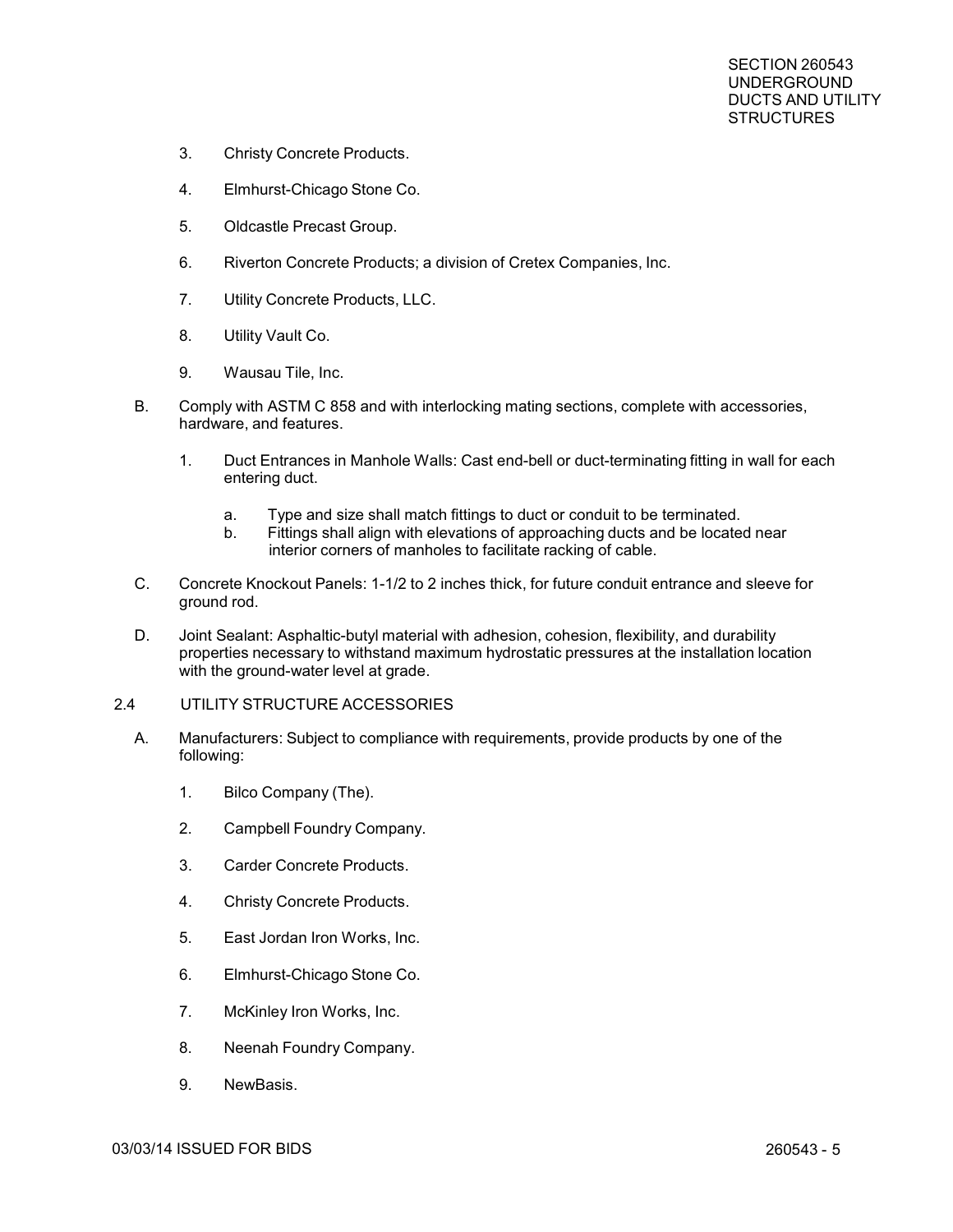- 10. Oldcastle Precast Group.
- 11. Osburn Associates, Inc.
- 12. Pennsylvania Insert Corporation.
- 13. Riverton Concrete Products; a division of Cretex Companies, Inc.
- 14. Strongwell Corporation; Lenoir City Division.
- 15. Underground Devices, Inc.
- 16. Utility Concrete Products, LLC.
- 17. Utility Vault Co.
- 18. Wausau Tile, Inc.
- B. Manhole Frames, Covers, and Chimney Components: Comply with structural design loading specified for manhole.
	- 1. Frame and Cover: Weatherproof, gray cast iron complying with ASTM A 48/A 48M, Class 30B with milled cover-to-frame bearing surfaces; diameter, 26 inches.
		- a. Cover Finish: Nonskid finish shall have a minimum coefficient of friction of 0.50.
		- b. Special Covers: Recess in face of cover designed to accept finish material in paved areas.
	- 2. Cover Legend: Cast in. Selected to suit system.
		- a. Legend: "ELECTRIC-HV" for duct systems with medium-voltage cables.
	- 3. Manhole Chimney Components: Precast concrete rings with dimensions matched to those of roof opening.
		- a. Mortar for Chimney Ring and Frame and Cover Joints: Comply with ASTM C 270, Type M, except for quantities less than 2.0 cu. ft. where packaged mix complying with ASTM C 387, Type M, may be used.
- C. Manhole Sump Frame and Grate: ASTM A 48/A 48M, Class 30B, gray cast iron.
- D. Pulling Eyes in Concrete Walls: Eyebolt with reinforcing-bar fastening insert, 2-inch- diameter eye, and 1-by-4-inch bolt.
	- 1. Working Load Embedded in 6-Inch, 4000-psi Concrete: 13,000-lbf minimum tension.
- E. Pulling Eyes in Nonconcrete Walls: Eyebolt with reinforced fastening, 1-1/4-inch- diameter eye, rated 2500-lbf minimum tension.
- F. Pulling-In and Lifting Irons in Concrete Floors: 7/8-inch- diameter, hot-dip galvanized, bent steel rod; stress relieved after forming; and fastened to reinforcing rod. Exposed triangular opening.
	- 1. Ultimate Yield Strength: 40,000-lbf shear and 60,000-lbf tension.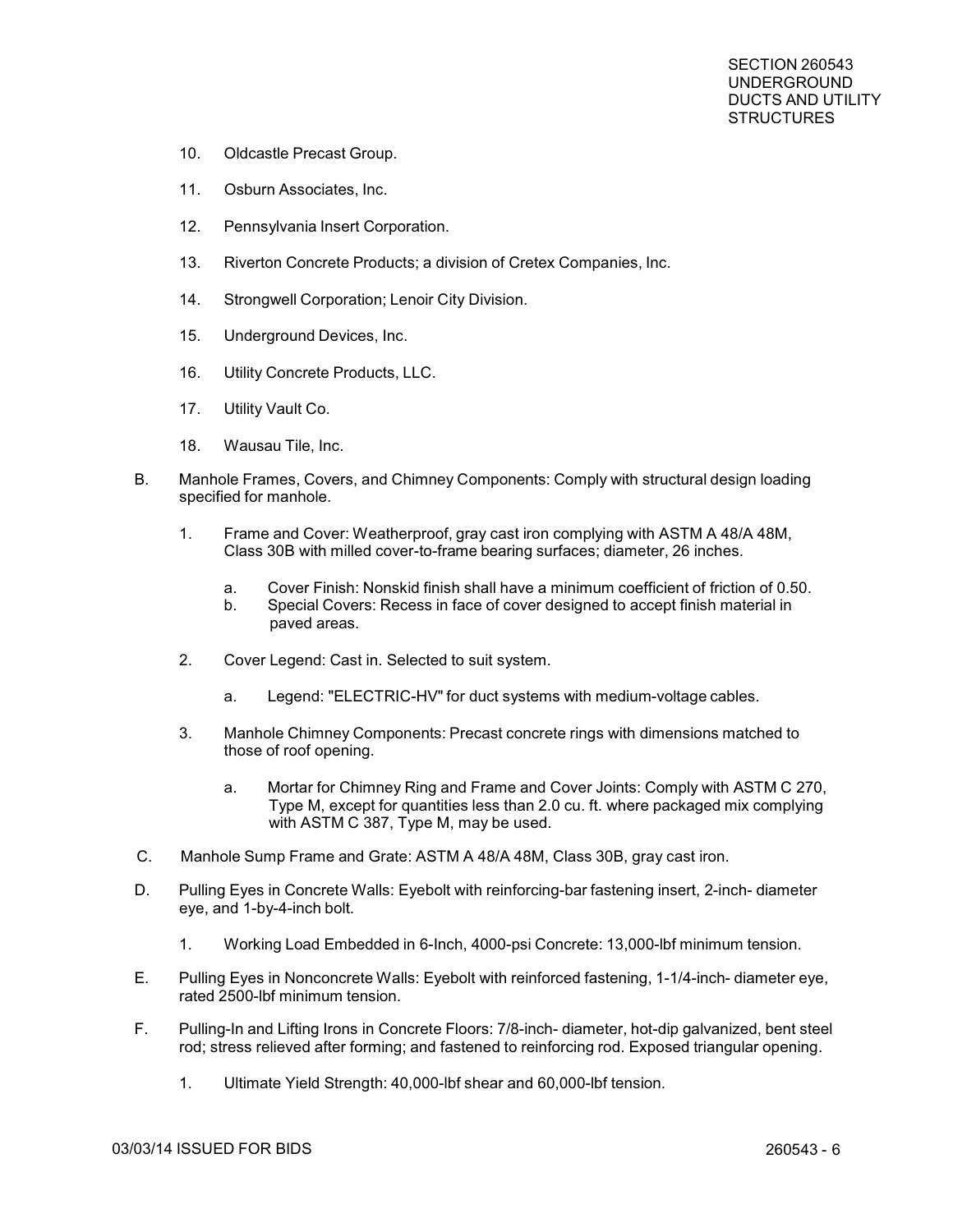- G. Bolting Inserts for Concrete Utility Structure Cable Racks and Other Attachments: Flared, threaded inserts of noncorrosive, chemical-resistant, nonconductive thermoplastic material; 1/2 inch ID by 2-3/4 inches deep, flared to 1-1/4 inches minimum at base.
	- 1. Tested Ultimate Pullout Strength: 12,000 lbf minimum.
- H. Expansion Anchors for Installation after Concrete Is Cast: Zinc-plated, carbon-steel-wedge type with stainless-steel expander clip with 1/2-inch bolt, 5300-lbf rated pullout strength, and minimum 6800-lbf rated shear strength.
- I. Cable Rack Assembly: Nonmetallic. Components fabricated from nonconductive, fiberglassreinforced polymer.
	- 1. Stanchions: Nominal 36 inches high by 4 inches wide, with minimum of 9 holes for arm attachment.
	- 2. Arms: Arranged for secure, drop-in attachment in horizontal position at any location on cable stanchions, and capable of being locked in position. Arms shall be available in lengths ranging from 3 inches with 450-lb minimum capacity to 20 inches with 250-lb minimum capacity. Top of arm shall be nominally 4 inches wide, and arm shall have slots along full length for cable ties.
- J. Duct-Sealing Compound: Nonhardening, safe for contact with human skin, not deleterious to cable insulation, and workable at temperatures as low as 35 deg F. Capable of withstanding temperature of 300 deg F without slump and adhering to clean surfaces of plastic ducts, metallic conduits, conduit coatings, concrete, masonry, lead, cable sheaths, cable jackets, insulation materials, and common metals.
- K. Fixed Manhole Ladders: Arranged for attachment to wall of manhole. Ladder and mounting brackets and braces shall be fabricated from nonconductive, structural-grade, fiberglassreinforced resin.
- L. Cover Hooks: Heavy duty, designed for lifts 60 lbf and greater. Two required.

## 2.5 SOURCE QUALITY CONTROL

- A. Test and inspect precast concrete utility structures according to ASTM C 1037.
- B. Nonconcrete Handhole and Pull-Box Prototype Test: Test prototypes of manholes and boxes for compliance with SCTE 77. Strength tests shall be for specified tier ratings of products supplied.
	- 1. Tests of materials shall be performed by a independent testing agency.
	- 2. Strength tests of complete boxes and covers shall be by either an independent testing agency or the manufacturer. A qualified registered professional engineer shall certify tests by manufacturer.
	- 3. Testing machine pressure gages shall have current calibration certification complying with ISO 9000 and ISO 10012, and traceable to NIST standards.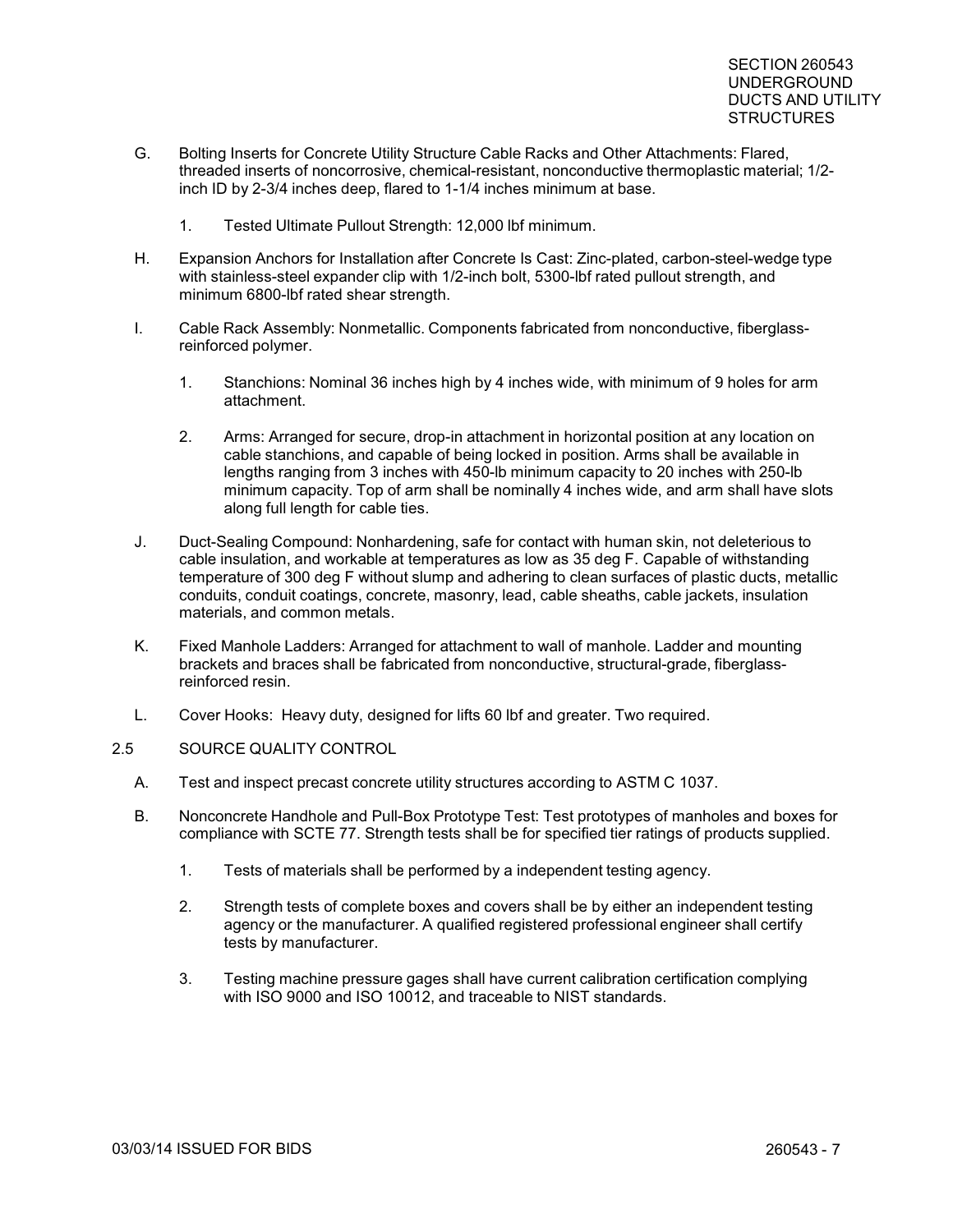#### PART 3 - EXECUTION

#### 3.1 UNDERGROUND DUCT APPLICATION

- A. Ducts for Electrical Cables Over 600 V: RNC, NEMA Type -PVC, HDPE Schedule 40 in concrete-encased duct bank, unless otherwise indicated.
- B. Underground Ducts Crossing Roadways: RNC, NEMA Type EPC-40-PVC, encased in reinforced concrete.

#### 3.2 EARTHWORK

- A. Excavation and Backfill: Comply with Division 2 Section "Earthwork," but do not use heavy-duty, hydraulic-operated, compaction equipment.
- B. Restore surface features at areas disturbed by excavation and reestablish original grades, unless otherwise indicated. Replace removed sod immediately after backfilling is completed.
- C. Restore areas disturbed by trenching, storing of dirt, cable laying, and other work. Restore vegetation and include necessary topsoiling, fertilizing, liming, seeding, sodding, sprigging, and mulching. Comply with Division 2 Sections "Lawns and Grasses" and "Exterior Plants."
- D. Cut and patch existing pavement in the path of underground ducts and utility structures according to Division 1 Section "Cutting and Patching."

#### 3.3 DUCT INSTALLATION

- A. Slope: Pitch ducts a minimum slope of 1:300 down toward manholes and handholes and away from buildings and equipment. Slope ducts from a high point in runs between two manholes to drain in both directions.
- B. Curves and Bends: Use 5-degree angle couplings for small changes in direction. Use manufactured long sweep bends with a minimum radius of 48 inches, both horizontally and vertically, at other locations, unless otherwise indicated.
- C. Joints: Use solvent-cemented joints in ducts and fittings and make watertight according to manufacturer's written instructions. Stagger couplings so those of adjacent ducts do not lie in same plane.
- D. Duct Entrances to Manholes and Concrete and Polymer Concrete Handholes: Use end bells, spaced approximately 10 inches o.c. for 5-inch ducts, and vary proportionately for other duct sizes.
	- 1. Begin change from regular spacing to end-bell spacing 10 feet from the end bell without reducing duct line slope and without forming a trap in the line.
	- 2. Direct-Buried Duct Banks: Install an expansion and deflection fitting in each conduit in the area of disturbed earth adjacent to manhole or handhole.
	- 3. Grout end bells into structure walls from both sides to provide watertight entrances.
- E. Building Wall Penetrations: Make a transition from underground duct to rigid steel conduit at least 10 feet outside the building wall without reducing duct line slope away from the building, and without forming a trap in the line. Use fittings manufactured for duct-to-conduit transition. Install conduit penetrations of building walls as specified in Division 26 Section "Basic Electrical Materials and Methods."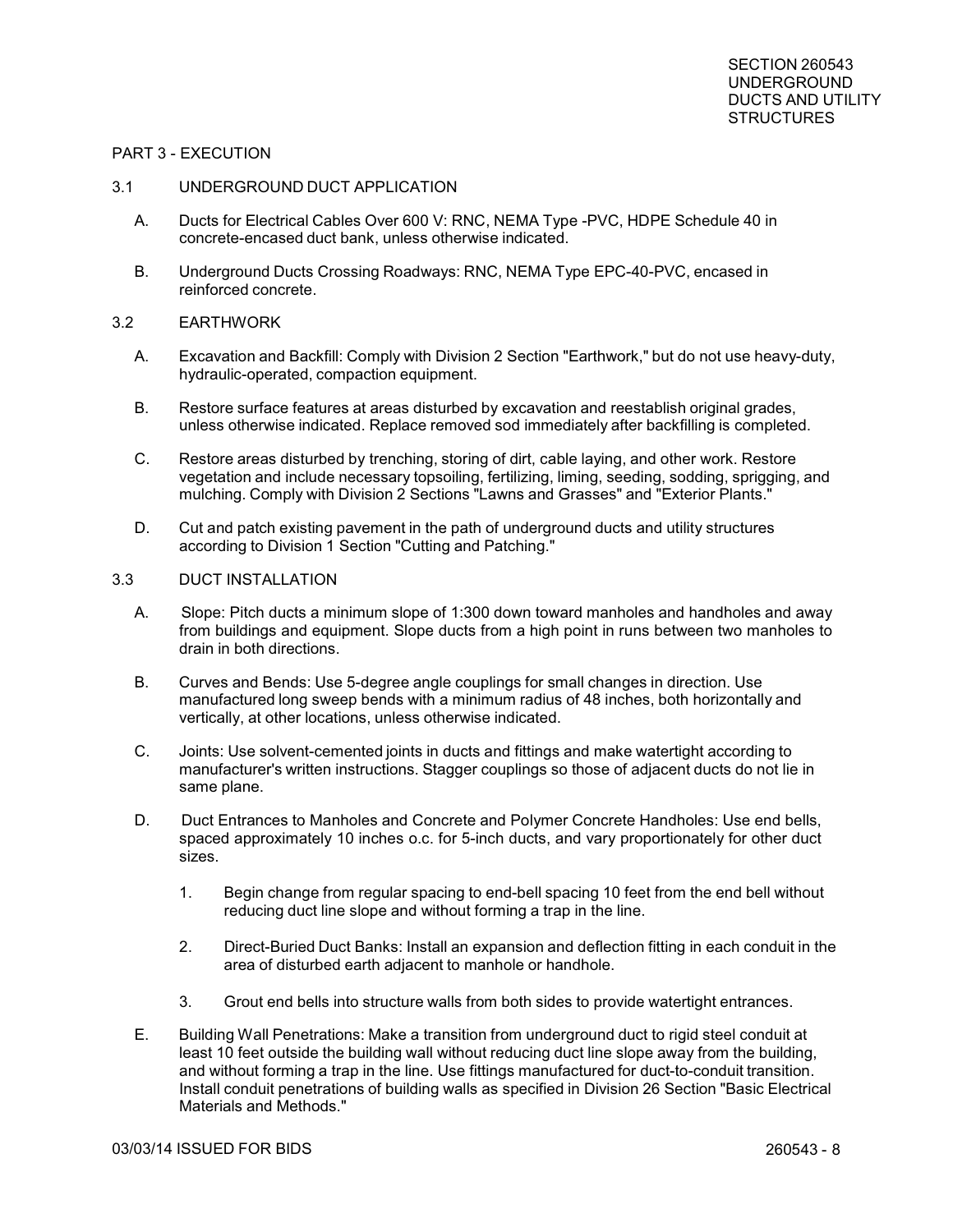- F. Sealing: Provide temporary closure at terminations of ducts that have cables pulled. Seal spare ducts at terminations. Use sealing compound and plugs to withstand at least 15-psig hydrostatic pressure.
- G. Pulling Cord: Install 100-lbf- test nylon cord in ducts, including spares.
- H. Concrete-Encased Ducts: Support ducts on duct separators.
	- 1. Separator Installation: Space separators close enough to prevent sagging and deforming of ducts, with not less than 4 spacers per 20 feet of duct. Secure separators to earth and to ducts to prevent floating during concreting. Stagger separators approximately 6 inches between tiers. Tie entire assembly together using fabric straps; do not use tie wires or reinforcing steel that may form conductive or magnetic loops around ducts or duct groups.
	- 2. Concreting Sequence: Pour each run of envelope between manholes or other terminations in one continuous operation.
		- a. Start at one end and finish at the other, allowing for expansion and contraction of ducts as their temperature changes during and after the pour. Use expansion fittings installed according to manufacturer's written recommendations, or use other specific measures to prevent expansion-contraction damage.
		- b. If more than one pour is necessary, terminate each pour in a vertical plane and install 3/4-inch reinforcing rod dowels extending 18 inches into concrete on both sides of joint near corners of envelope.
	- 3. Pouring Concrete: Spade concrete carefully during pours to prevent voids under and between conduits and at exterior surface of envelope. Do not allow a heavy mass of concrete to fall directly onto ducts. Use a plank to direct concrete down sides of bank assembly to trench bottom. Allow concrete to flow to center of bank and rise up in middle, uniformly filling all open spaces. Do not use power-driven agitating equipment unless specifically designed for duct-bank application.
	- 4. Reinforcement: Reinforce concrete-encased duct banks where they cross disturbed earth and where indicated. Arrange reinforcing rods and ties without forming conductive or magnetic loops around ducts or duct groups.
	- 5. Forms: Use walls of trench to form side walls of duct bank where soil is self-supporting and concrete envelope can be poured without soil inclusions; otherwise, use forms.
	- 6. Depth: Install top of duct bank at least 24 inches below finished grade in areas not subject to deliberate traffic, and at least 30 inches below finished grade in deliberate traffic paths for vehicles, unless otherwise indicated.
	- 7. Stub-Ups: Use manufactured duct elbows for stub-ups at poles and equipment and at building entrances through the floor, unless otherwise indicated. Extend concrete encasement throughout the length of the elbow.
	- 8. Warning Tape: Bury warning tape approximately 12 inches above all concrete-encased ducts and duct banks. Align tape parallel to and within 3 inches of the centerline of duct bank. Provide an additional warning tape for each 12-inch increment of duct-bank width over a nominal 18 inches. Space additional tapes 12 inches apart, horizontally.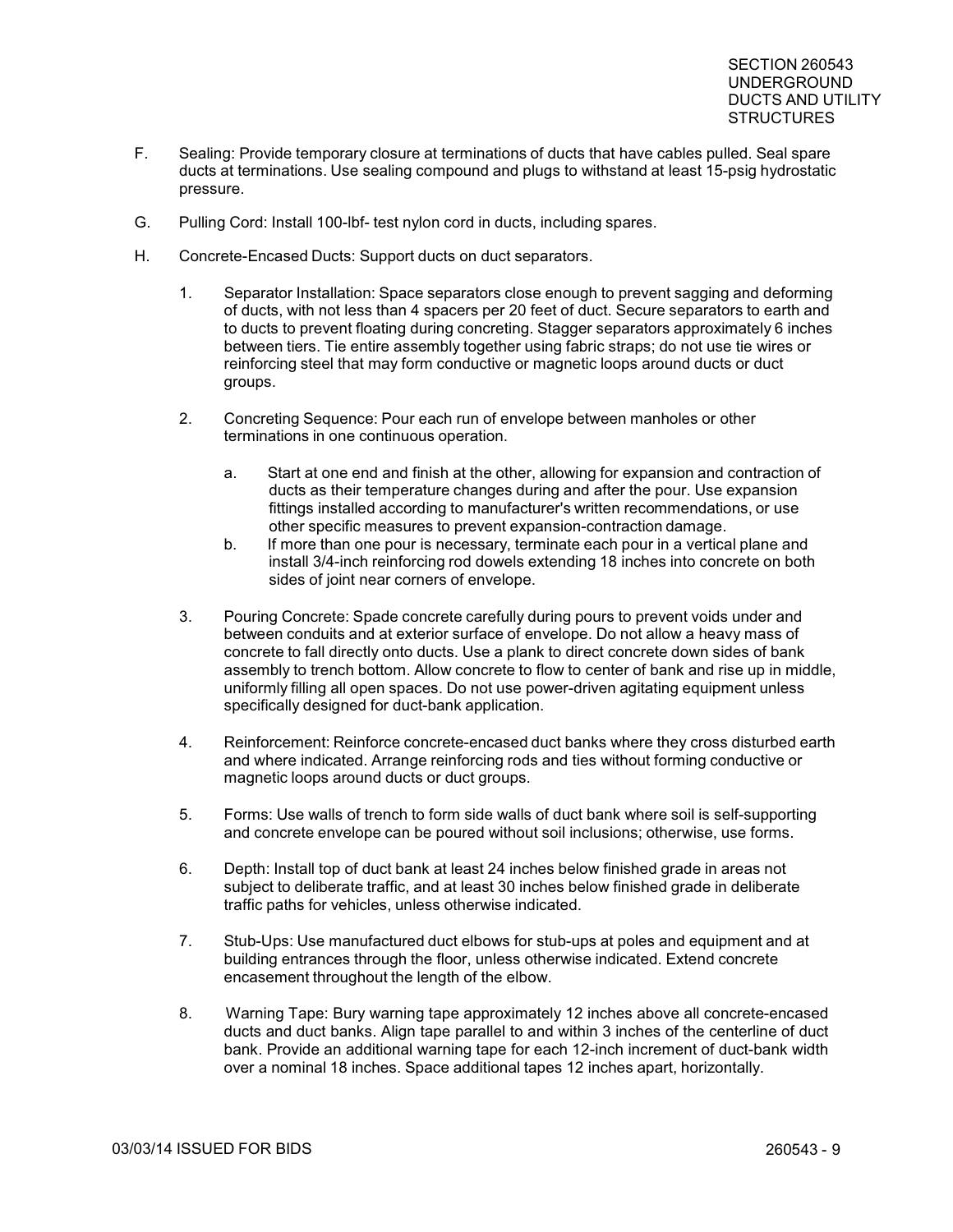#### 3.4 INSTALLATION OF CONCRETE MANHOLES, HANDHOLES, AND BOXES

- A. Precast Concrete Handhole and Manhole Installation:
	- 1. Comply with ASTM C 891, unless otherwise indicated.
	- 2. Install units level and plumb and with orientation and depth coordinated with connecting ducts to minimize bends and deflections required for proper entrances.
	- 3. Unless otherwise indicated, support units on a level bed of crushed stone or gravel, graded from 1-inch sieve to No. 4 sieve and compacted to same density as adjacent undisturbed earth.
- B. Elevations:
	- 1. Manhole Roof: Install with rooftop at least 15 inches below finished grade.
	- 2. Manhole Frame: In paved areas and trafficways, set frames flush with finished grade. Set other manhole frames 1 inch above finished grade.
	- 3. Install handholes with bottom below the frost line, below grade.
	- 4. Handhole Covers: In paved areas and trafficways, set surface flush with finished grade. Set covers of other handholes 1 inch above finished grade.
	- 5. Where indicated, cast handhole cover frame integrally with handhole structure.
- C. Drainage: Install drains in bottom of manholes where indicated. Coordinate with drainage provisions indicated.
- D. Manhole Access: Circular opening in manhole roof; sized to match cover size.
	- 1. Manholes with Fixed Ladders: Offset access opening from manhole centerlines to align with ladder.
	- 2. Install chimney, constructed of precast concrete collars and rings to support frame and cover and to connect cover with manhole roof opening. Provide moisture-tight masonry joints and waterproof grouting for cast-iron frame to chimney.
- E. Waterproofing: Apply waterproofing to exterior surfaces of manholes after concrete has cured at least three days. Waterproofing materials and installation are specified in Division 7 Section "Elastomeric Sheet Waterproofing." After ducts have been connected and grouted, and before backfilling, waterproof joints and connections and touch up abrasions and scars. Waterproof exterior of manhole chimneys after mortar has cured at least three days.
- F. Dampproofing: Apply dampproofing to exterior surfaces of manholes after concrete has cured at least three days. Dampproofing materials and installation are specified in Division 7 Section "Bituminous Dampproofing." After ducts have been connected and grouted, and before backfilling, dampproof joints and connections and touch up abrasions and scars. Dampproof exterior of manhole chimneys after mortar has cured at least three days.
- G. Hardware: Install removable hardware, including pulling eyes, cable stanchions, and cable arms, and insulators, as required for installation and support of cables and conductors and as indicated.